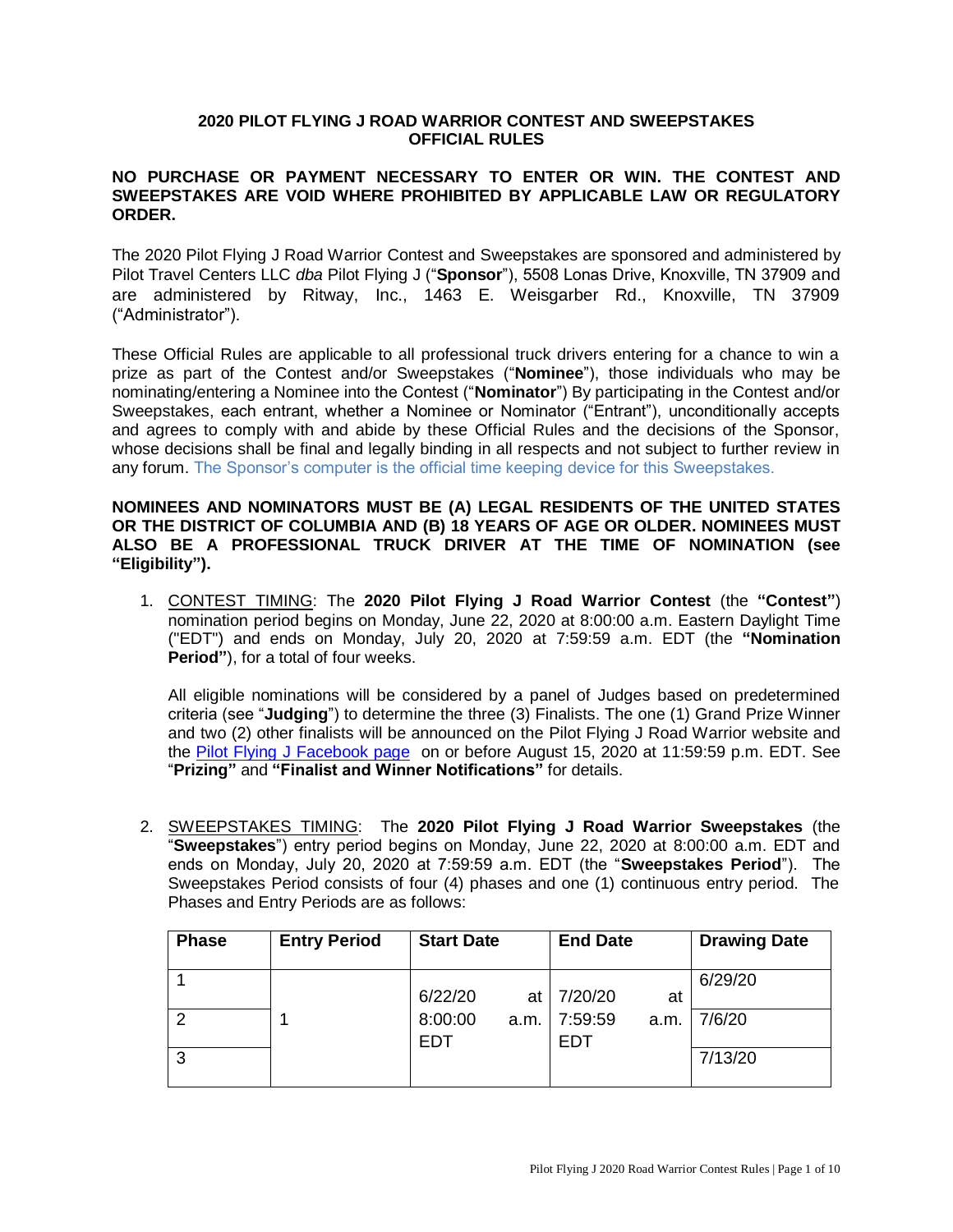|  |  | 7/20/20<br>120120 |
|--|--|-------------------|
|  |  |                   |

Non-winning entries will carry forward into subsequent Phases during the Sweepstakes Period.

3. ELIGIBILITY: All Entrants must be legal residents of the fifty (50) United States or the District of Columbia and eighteen (18) years of age or older. Eligible Entrants can nominate themselves as a Nominee or submit a Contest and/or Sweepstakes entry as a Nominator by nominating another eligible Nominee. All Nominees must be a Professional Truck Driver (i.e. employed or self-employed full time as a commercial truck driver as determined by Sponsor in its sole discretion) at the time of nomination. Social media influencers promoting the Contest or Sweepstakes are not eligible as Nominators or Nominees. By participating in this Contest and/or Sweepstakes, Entrants (including Nominators): (a) agree to be bound by these Official Rules and by the interpretations of these Official Rules by Sponsor and by the decisions of Sponsor; (b) acknowledge compliance with these Official Rules; (c) represent and warrant that he or she has nominated a Professional Truck Driver that meets all the eligibility criteria set forth in these Official Rules; and (d) agree to comply with any and all applicable federal, state and local laws, rules and regulations. Employees of Sponsor, Administrator, and each of their respective parent companies, subsidiaries, affiliates, advertising and promotion agencies (collectively, "Promotion Entities") and each of their immediate family members (e.g., spouse, parent, child, sibling, and their respective spouses and the "steps" of each, regardless of where they reside) and persons living in the same household of each, whether or not related, are not eligible to enter or win. All federal, state, and local laws apply. Void where prohibited or restricted by law.

**Eligibility Notes:** Nominators are responsible for confirming whether the Nominee or his/her employer has any policies or restrictions concerning participation in this Contest and/or Sweepstakes. The awarding of prizes is subject to such policies. If, for any reason, any Nominee is unable to accept a prize, prize will be forfeited and Sponsor will not have any further obligation to such Nominee.

**4.** HOW TO ENTER: Eligible Entrants can enter the Contest and/or Sweepstakes by visiting [www.pilotflyingj.com/roadwarrior](http://www.pilotflyingj.com/roadwarrior) ("**Microsite**") and following the online instructions. Contest entry page will include the prompt: **Are you a Road Warrior?**

Eligible entries must follow the entry prompt and include all mandatory information to be considered, including:

- a) Agree to the Official Rules;
- b) Include a photo of the Nominee;
- c) Include why Entrant feels the Nominee should be considered for the Contest based on Contest details on Microsite;
- d) Provide valid contact information for both Nominee and Nominator in the form of an e-mail address, physical mailing address, and phone number;*For a Sweepstakes Entry ONLY,* must provide the Nominee's Pilot Flying J myRewards® loyalty card account number. (*This is not a requirement to enter the Contest, only the Sweepstakes.).*

Once a Contest entry is submitted, it will then be reviewed for compliance and, if approved, it may be available for viewing in the Gallery on the Microsite and will be considered during Judging. All entries will be reviewed by Sponsor prior to being made public on the Microsite.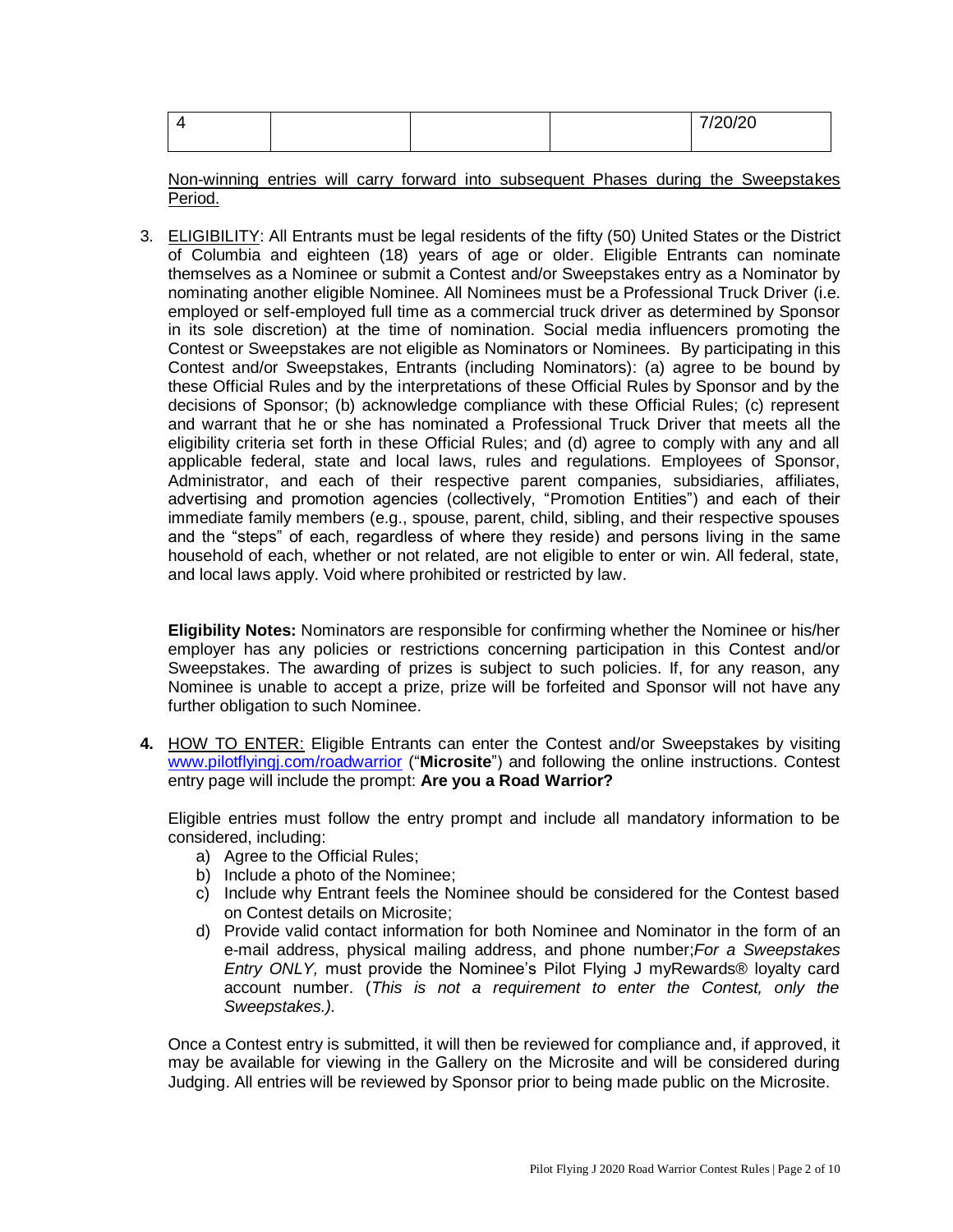Partial or incomplete entries WILL NOT BE ACCEPTED AS CONTEST OR SWEEPSTAKES ENTRIES and shall not be eligible for any prize.

**CONTEST LIMIT**: Five (5) nomination entries per Entrant (submitted for separate Nominees) during the Nomination Period. **SWEEPSTAKES LIMIT**: One (1) entry per person during the Sweepstakes Period; all entries after the first entry will be invalid.

By entering, all Entrants are providing Nominee's and Nominator's information to Sponsor. Any personally identifiable information collected during an entrant's participation in the Contest and/or Sweepstakes will be collected by Sponsor or its designee and used by Sponsor, its affiliates, designees, agents and marketers for purposes of the proper administration and fulfillment of the Contest and/or Sweepstakes and otherwise as described in Sponsor's privacy policy available at https://www.pilotflyingj.com/terms-and-conditions/

**Entry Notes**: All entries are subject to verification and approval by the Sponsor. Entries that Sponsor decides, in its sole discretion, do not meet the requirements for the photo or nomination registration specified above or otherwise do not comply with the Official Rules herein may be disqualified. Any attempted form of entry other than as described herein is void. Sponsor will determine, in its sole discretion, what constitutes a valid entry. All materials submitted become the property of Sponsor and will not be returned or acknowledged.

Sponsor reserves the right to cancel or modify the Contest and/or Sweepstakes if fraud, misrepresentation, or technical failures impair the integrity of the Contest and/or Sweepstakes as determined by the Sponsor, in its sole discretion, and to award the prize based on eligible entries received prior to the cancellation.

If an Entrant opts to access the Contest and/or Sweepstakes via a wireless mobile device, data rates may apply according to the terms and conditions of Entrant's service agreement with his or her wireless carrier. Other charges may apply (such as normal airtime and carrier charges as well as charges for wireless Internet access) and may appear on your mobile phone bill or be deducted from your prepaid account balance. Wireless carriers' rate plans may vary, and Entrants should contact their wireless carriers for more information on messaging rate plans and charges relating to participation in this Contest. Mobile device service may not be available in all areas. Entrants should check their phone's capabilities for specific instructions. Sponsor is not responsible for any charges or lack of functionality of wireless devices.

**Once an entry nomination is submitted, Entrant cannot revise such entry in any way.** Entries made on another's behalf by commercial contest/sweepstakes subscription notification and/or entering services, will be declared invalid and disqualified for this Contest and Sweepstakes. Tampering or fraud in connection with the entry process or the operation of the Contest and/or Sweepstakes is prohibited and any entries deemed by Sponsor, in its sole discretion, to have been submitted in this manner will be void. In the event a dispute regarding the identity of the Entrant who actually submitted an entry cannot be resolved to Sponsor's satisfaction, the affected entry will be deemed ineligible. By entering, all Entrants release the Sponsor, Administrator, and Judges; their respective subsidiary and affiliated entities; and all of their respective shareholders, officers, directors, employees, agents, attorneys, successors and assigns from and against all claims and damages arising out of or in connection with each Entrant's participation and/or entry in the Contest and/or Sweepstakes and/or his/her receipt or use of the prize awarded in this Contest and/or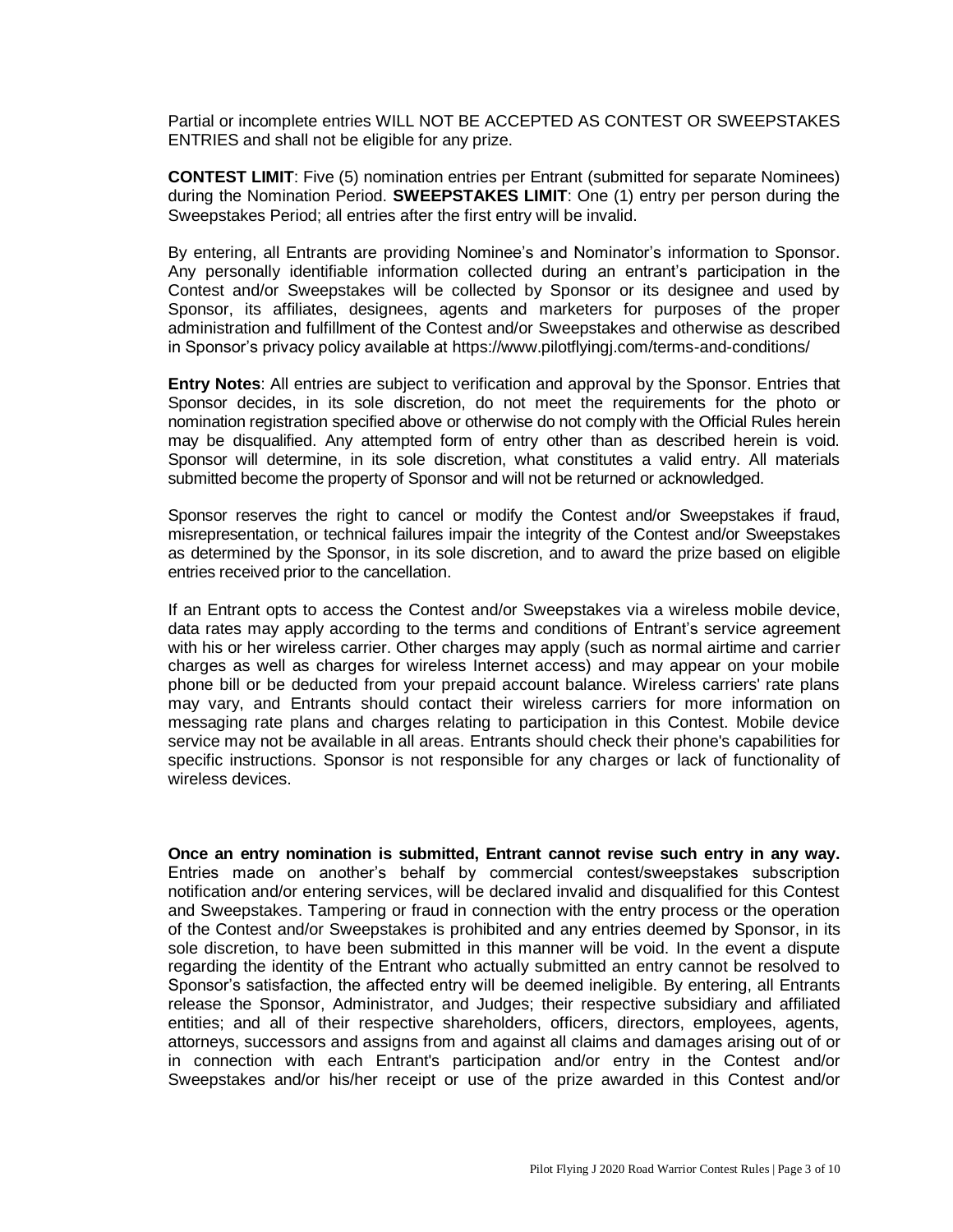#### Sweepstakes.

Sponsor is not responsible for problems downloading or uploading any contest-related information to or from the web site or for any other technical malfunctions of electronic equipment, computer on-line systems, servers, or providers, computer hardware or software failures, phone lines, failure of any electronic mail entry to be received by Sponsor on account of technical problems, traffic, congestion on the internet or the web site, or any other technical problems related to web site entries including telecommunication miscommunication or failure, and failed, lost, delayed, incomplete, garbled or misdirected communications which may limit an entrant's ability to participate in this Contest and/or Sweepstakes.

## **Prohibited Content**:

Photos and registration materials must not violate the rights of any other party, including but not limited to intellectual property rights or rights of privacy/publicity.

Entry submissions may not contain, as determined by the Sponsor, in its sole discretion, any material that:

- a) is sexually explicit or suggestive; violent or derogatory of any ethnic, racial, gender, religious, professional or age group; profane or pornographic; contains nudity;
- b) promotes alcohol, illegal drugs, tobacco, firearms/weapons (or the use of any of the foregoing); promotes unlawful or unsafe driving or any activities that may appear unsafe or dangerous; promotes any particular political agenda or message;
- c) is obscene or offensive; endorses any form of hate or hate group;
- d) appears to duplicate any other submission;
- e) defames, misrepresents or contains disparaging remarks about any individual or company;
- f) photo does not contain any personally identifying information, such as personal names or e-mail addresses
- g) communicates messages or images inconsistent with the positive images and/or goodwill to which the Sponsor wishes to associate;
- h) infringes the rights of any individual or third party;
- i) violates or suggests violation of any law; and/or
- j) promotes any direct competitor of Sponsor or another brand.

**License**: By submitting a nomination entry, Entrants grant Sponsor and/or the participating partners of the Contest or Sweepstakes, if any, a perpetual, worldwide, irrevocable, royaltyfree license to transform, edit, modify, reproduce, distribute, transmit, publish, broadcast, perform, display, or otherwise use the entry materials with or without modifications, in any form or medium whether now existing or later developed.

**Entrant's Representations:** By submitting a photo, Entrant represents and warrants that the photo and its contents, are Entrant's work product and do not infringe the rights of any third party (including but not limited to copyrights and rights of publicity/privacy) and that Entrant has the right to submit it. *Each Nominator also represents that he/she has the Nominee's permission to enter him/her into this Contest and/or Sweepstakes and grant all rights associated with Nominee and Nominee's Attributes as set forth herein.* All photos and content submitted as part of the Entrant's nomination will remain the sole property of the Sponsor. Sponsor reserves the right to leverage any content, photos, or written copy submitted by an Entrant as part of the Contest and/or Sweepstakes in promotion on social media, websites, press materials or in any earned media or public relations efforts.

5. CONTEST JUDGING: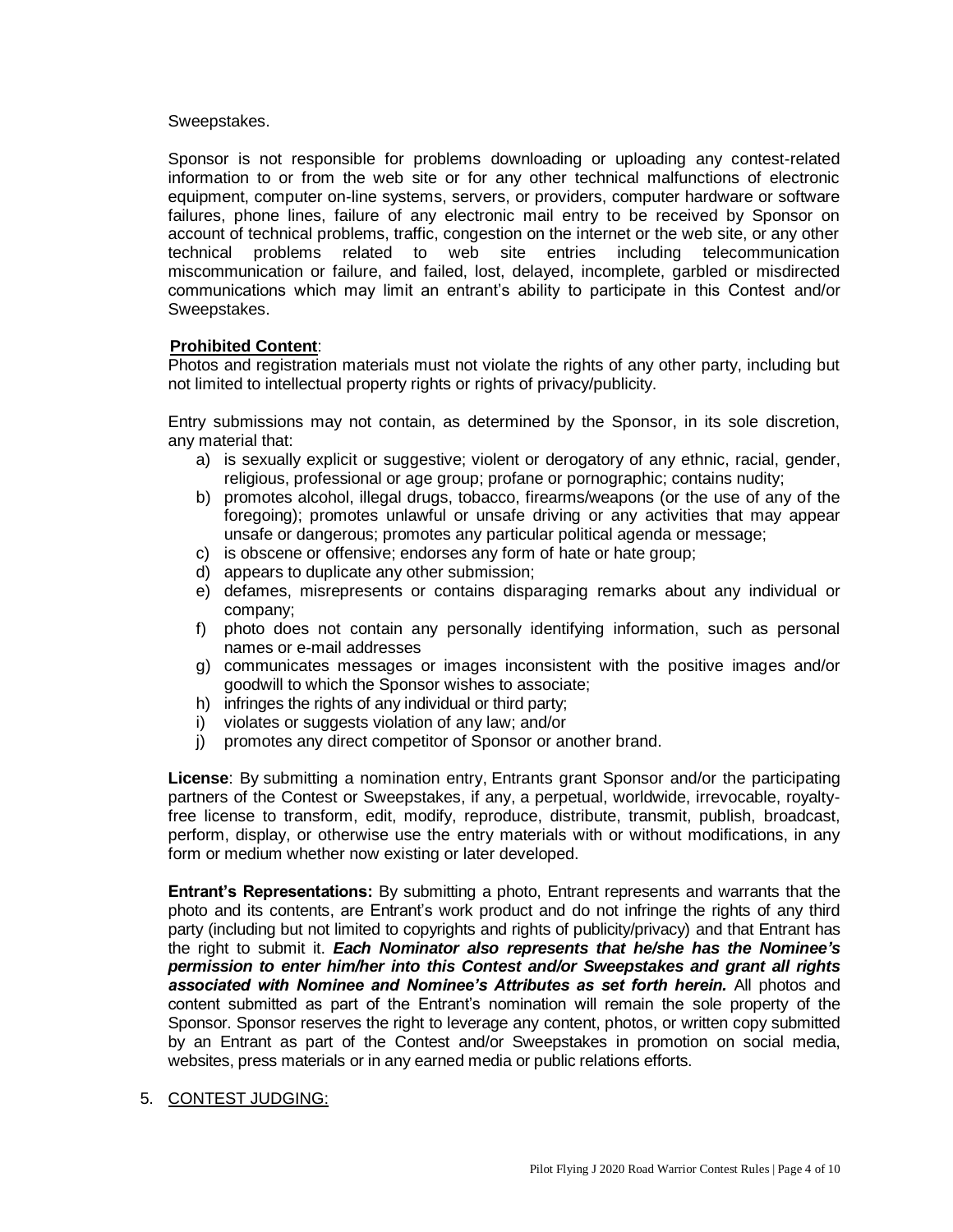All eligible nominations for the contest will be considered by a panel of Judges comprised of Sponsor personnel based on the following weighted criteria to determine the three (3) Finalists:

- 50% Impact of Nominee with respect to the theme of the Contest
- 25% Quality of nomination
- 25% Ability to emotionally move the Judge

In the event of any ties, the tied entries will be re-judged by the Sponsor under the same criteria. Sponsor reserves the right to determine the Grand Prize, Second Place, and Third Place contest winners at its sole discretion.

- 6. SWEEPSTAKES RANDOM DRAWINGS: On or about each Drawing Date listed in Section 2, one hundred (100) prize winners will be selected in a random drawing by the Administrator from all entries received during the Sweepstakes Period. Each winner is considered a potential winner pending verfification of his/her eligibility and compliance with these Official Rules.
- 7. PRIZE, APPROXIMATE RETAIL VALUE ("ARV"), AND ODDS OF WINNING: **Contest Prizes**: Only the prizes listed below will be awarded to the Finalists in this Contest.
	- **(a) One (1) Grand Prize**: \$10,000 payable to the winning Nominee ("**Grand Prize Winner**"). If Grand Prize Winner fails to collect the prize in the time designated by Sponsor, Sponsor reserves the right to withhold the grand prize and award the grand prize to the Second Place Winner. This will be the sole discretion of the Sponsor.
		- **One (1) Second Place Prize***:* \$5,000 payable to the winning Nominee
		- **One (1) Third Place Prize**: \$2,500 payable to the winning Nominee
	- **(b) Three (3) Nominator Prizes:** \$500 payable to the nominator of the Grand Prize Winner, \$500 payable to the nominator of the Second Place Winner, and \$500 payable to the nominator of the Third Place Winner. In the event more an one Nominator nominates a Winner, Sponsor shall award only one Nominator Prize with respect to such Winner, and such Nominator Prize will be awarded to the Nominator whose entry was received first, as determined by Sponsor in its sole discretion. The Nominator may elect, in his or her sole discretion, to direct Sponsor to donate the \$500 to a  $501(c)(3)$  charitable organization of his or her choice. Upon notification, Sponsor will pay the \$500 to the selected charity on Nominator's behalf.

**Sweepstakes Prizes:** Only the prizes listed below will be awarded in the Sweepstakes.

**(a) Four hundred (400) Weekly Prizes:** There will be four hundred (400) total winners (i.e., 100 weekly winner per Phase) awarded in this Sweepstakes, which will be provided by Sponsor. Each winner will be awarded 5,000 myRewards loyalty points (approximately \$50 retail value). myRewards loyalty points are subject to all terms and conditions set forth by Sponsor on its website and may be redeemed accordingly.

**ARV**: The total approximate retail value ("ARV") of all Contest and Sweepstakes prizes is \$39,000. No more than six (6) prices will be awarded in the Contest, and no more than four hundred (400) prizes will be awarded in the Sweepstakes.

**Odds of Winning**: Odds of winning a prize depends upon the total number of eligible entries received during the Nomination Period and during the Sweepstakes Period.

#### **Prize Notes:**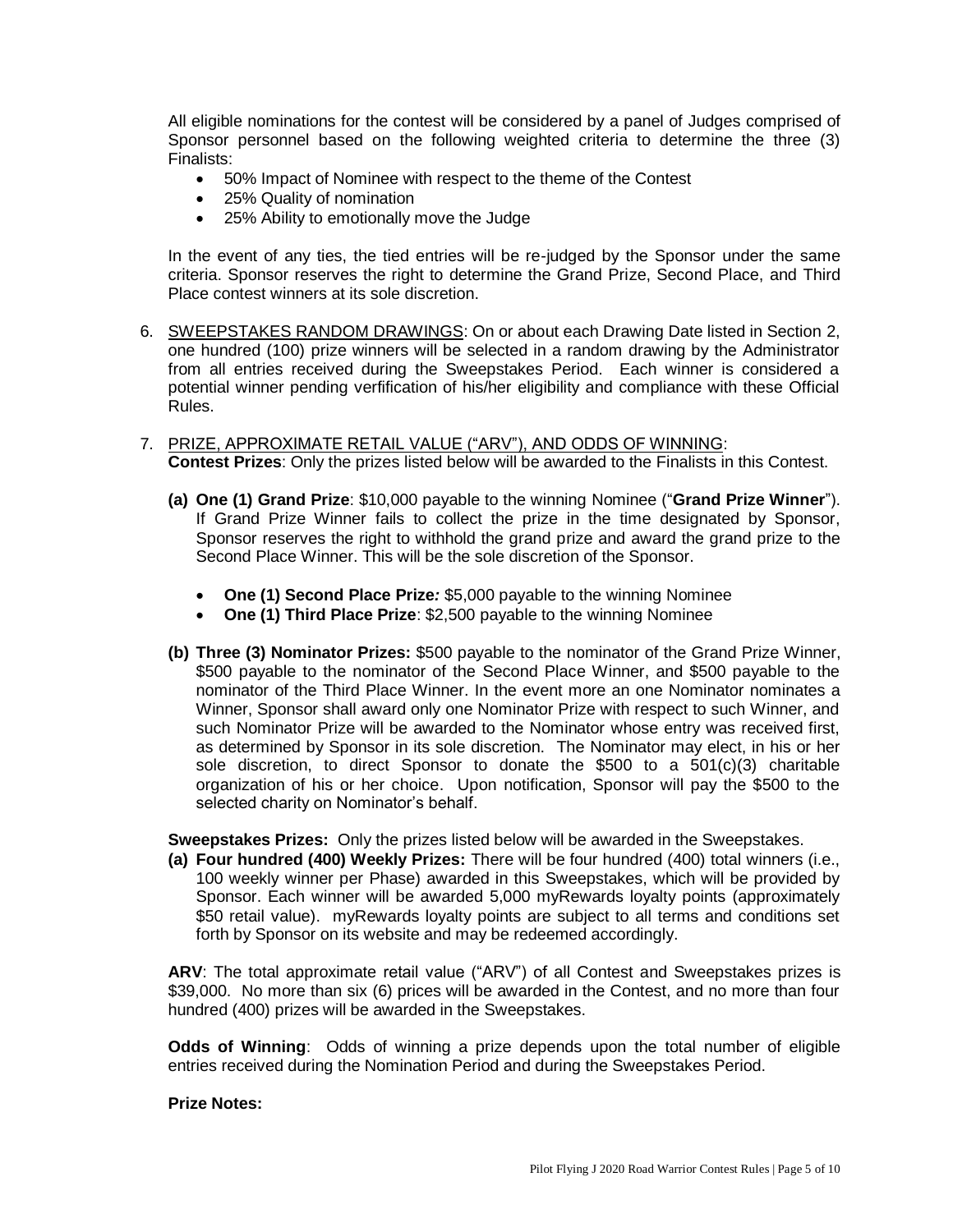- Prize is provided on an "as is" basis, without any warranty of any kind. Prize is nontransferable.
- In no event will more prizes than are stated in these Official Rules be awarded. If, for any reason, more prize notifications are sent (or more claims are received) than the number of prizes offered, as set forth in these Official Rules, Sponsor reserves the right to award the intended number of prizes through a random drawing from among all eligible prize claims received.
- Prize winner is responsible for any and all applicable federal, state, and local taxes, if any, and any other unspecified expenses associated with acceptance or use of the Prize. The three (3) Contest prize winners will receive a 1099 for the value of the prize amount.
- No substitution, exchange, or transfer of a Prize is permitted, except by Sponsor, who reserves the right to substitute the prize of equal or greater value in case of unavailability of a Prize or force majeure. Any portion of the prize not accepted by a winner will be forfeited. Sponsor shall not be held responsible for any delays in awarding the prize for any reason. If the Prize or the Prize notification is returned as undeliverable or any noncompliance with the Official Rules or failure to respond within the applicable time period, it will result in forfeiture of the Prize, and the prize may not be re-awarded. Prize will be awarded only if the prize winner fully complies with these Official Rules.
- Nominators do not receive any prize, with exception to the nominator of the Grand Prize Winner, nominator of the Second Place Winner, and nominator of the Third Place Winner. Nominators may receive a Nominee prize, as well as multiple Nominator prizes.

# 8. *CONTEST* FINALIST AND WINNER NOTIFICATIONS:

Potential winner is subject to verification of eligibility and compliance with these Official Rules. The three (3) potential finalists will be notified on or around Wednesday, July 29, 2020. Conduct of the Contest is under the supervision of the Sponsor. Potential Finalists will be notified via email, phone, or mail based on the information supplied during the entry process. Finalists will be required to execute an Affidavit of Eligibility, a Liability Release, W-9 request for tax payer identification, and (where legal) a Publicity Release (collectively, **"Prize Claim Documents"**). Potential Finalists may also be required to provide evidence of eligibility. Potential Finalists will be subject to a background check before the prize is awarded. Sponsor reserves the right to disqualify a potential Finalist based on the results of such background check if Sponsor determines in its sole discretion that awarding the prize to such potential winner might reflect negatively on the Sponsor. If a Finalist does not respond to notification or refuses or fails to sign and return all Prize Claim Documents within three (3) days of prize notification, the potential Finalist may be disqualified and another potential Finalist will be chosen by Sponsor. Further, if the potential Finalist is found to be ineligible, is not in compliance with these Official Rules, declines to accept the prize, or the winner notification is returned as undeliverable or the potential winner fails to respond to a winner notification within the timeframe specified in such winner notification, the prize may be forfeited. If the prize is forfeited for any reason, it may be awarded to an alternate potential winner, at the Sponsor's sole and absolute discretion, selected from the remaining pool of eligible entries received during the Nomination Period, time permitting.

The Grand Prize Winner and additional Finalists will be announced publicly on the Pilot Flying J Road Warrior website and the Pilot Flying J Facebook page on or before August 15, 2020 at 11:59:59 p.m. Sponsor expressly reserves the right to delay the announcement of the Grand Prize Winner for any reason Sponsor deems necessary. In addition, Sponsor reserves the right to select an alternate Grand Prize Winner in the event that any potential Finalist fails to comply with these Official Rules or fails to execute the documentation within the timeframe specified. The Grand Prize Winner (except where prohibited by law) agrees to be available on a mutually agreeable date for one (1) service day, not to exceed (4) hours.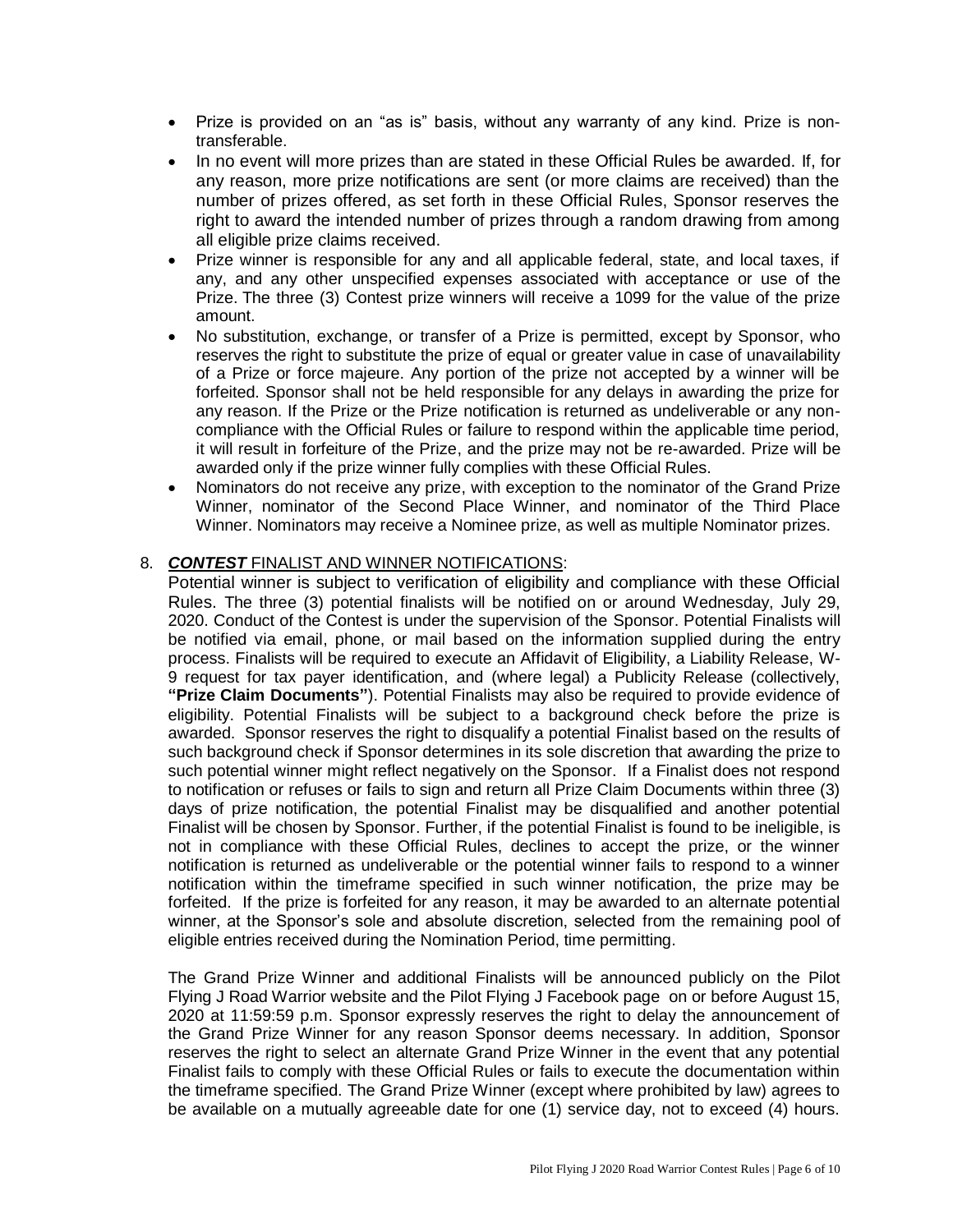The service day will include, onsite appearance at a mutually-agreeable Pilot or Flying J Travel Center, media interviews, photographing, recording (including, without limitation ADR and b-roll, behind the scenes footage or otherwise), and/or re-recording scripts for any of the materials set forth herein. The prize will only be awarded to a verified Finalist.

If for some reason Sponsor is forced to disqualify the Grand Prize Winner, the original Second Place Winner will receive the grand prize, the original Third Place Winner will receive the second place prize, and a new replacement third place will be chosen. Similarly, if the original second place is disqualified, the original third place will receive the second place prize, and a new replacement third place will be chosen. If the original third place is disqualified, a new replacement will be chosen from the list of Finalists.

- 9. *SWEEPSTAKES* WINNER NOTIFICATION: Potential winners are subject to verification of eligibility and compliance with these Official Rules. The potential winners will be notified by email or phone call at the email address or phone number provided at entry and must respond within seventy-two (72) hours from the time of the first attempted notification or the prize may be forfeited in its entirety and/or awarded to an alternate winner, at the Sponsor's sole and absolute discretion. The winner will be required to sign and return an Affidavit of Eligibility and Liability/Publicity Release (except where prohibited), and any other requested documents (the "Documents") within seventy-two (72) hours from the time of the first attempted notification or the prize may be forfeited in its entirety and awarded to an alternate winner, at the Sponsor's sole and absolute discretion. Failure to provide all required information and signed documents within the stated time period may result in forfeiture of winner's right to claim the prize, and may result in the prize being awarded to an alternate winner, if time permits. Upon verification of eligibility, the prize will be automatically loaded to the winner's myRewards® loyalty account at the time of winner verification. If the potential winner is found to be ineligible, is not in compliance with these Official Rules, declines to accept the prize, or the winner notification is returned as undeliverable or the potential winner fails to respond to a winner notification within the timeframe specified in such winner notification, the prize may be forfeited. If the prize is forfeited for any reason, it may be awarded to an alternate potential winner, at the Sponsor's sole and absolute discretion, selected at random from the remaining pool of eligible entries received during the Sweepstakes Period, time permitting. Prize is not transferable and include only the items specifically listed as part of the prize. No substitution or cash equivalent of the prize is permitted except at the sole discretion of the Sponsor. If the prize, or any portion thereof, cannot be awarded for any reason, Sponsor reserves the right to substitute the prize or portion thereof with another prize of equal or greater value. Any portion the prize not accepted by winner will be forfeited. Federal, state, and local taxes on the prize and any expenses relating to the acceptance of and use of the prize not specified herein are the responsibility of the winner and will be deducted from the applicable pay period. Approximate retail values are as of the time these Official Rules were printed and the value of the prize may fluctuate. The winner is not entitled to any difference between the ARV and the actual value of the prize at the time the prize is awarded. All other costs and expenses not expressly set forth herein shall be solely the winner's responsibility. Sponsor shall not be held responsible for any delays in awarding the prize for any reason. The prize will only be awarded to a verified winner.
- 10. PUBLICITY RELEASE/ASSIGNMENT OF RIGHTS: Submission of an entry constitutes Entrant's permission for the Promotion Entities to use Entrant's entry materials, name, photograph, likeness, voice, biographical information, statements and complete address (collectively, the "**Attributes**"), for advertising and/or publicity purposes worldwide and in all forms of media now known or hereafter devised, in perpetuity, without further compensation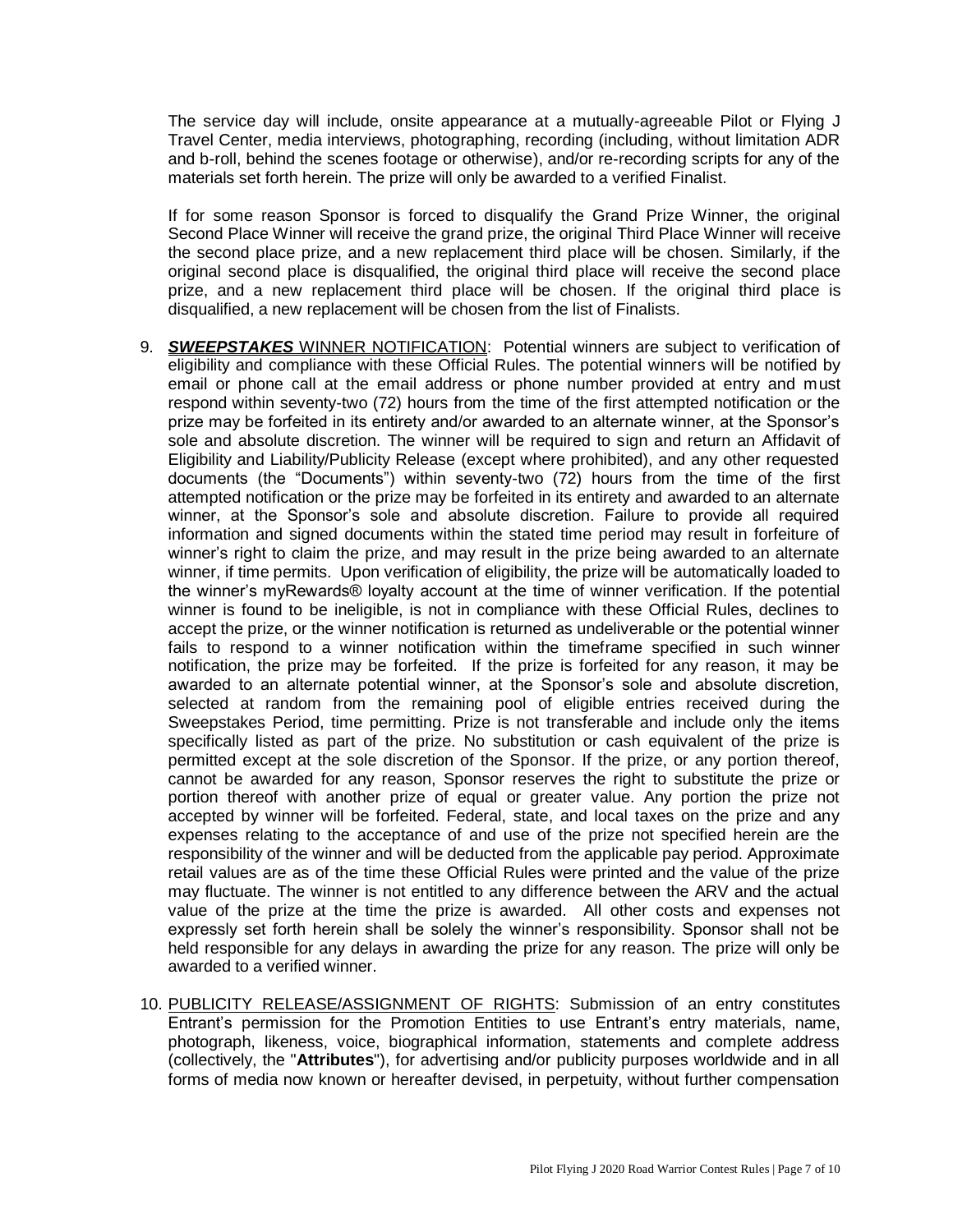or authorization, except where prohibited by law, and releases the Promotion Entities and Released Parties (as defined below) from all claims arising out of the use of such Attributes.

Submission of an entry grants Sponsor and its agents the right to record, copy, publish, use, edit, exhibit, distribute, perform, merchandise, license, sublicense, adapt and/or modify such entry in any way, in any and all media, without limitation and without any compensation to the Entrant in perpetuity. Submission of an entry further constitutes the Entrant's consent to irrevocably assign and transfer to Sponsor any and all rights, title and interest in the entry, including, without limitation, all copyrights.

Acceptance of a prize constitutes permission for Sponsor and its designees to use the prize winner's Attributes for purposes of advertising, promotional and other purposes in any and all media now or hereafter known throughout the world for a period of two (2) years from the conclusion of the Contest and/or Sweepstakes, without further compensation, notification, or permission unless prohibited by law.

- 11. DISQUALIFICATION: Sponsor reserves the right in its sole discretion to disqualify any individual who is found to have tampered with the entry process or the operation of the Contest or Sweepstakes, to be acting in violation of these Official Rules (including, but not limited to confidentiality restrictions) or to be acting in an unsportsman-like or disruptive manner, or with the intent to disrupt or undermine the legitimate operation of the Contest or Sweepstakes, or to disparage, annoy, abuse, threaten or harass any other person, and Sponsor reserves the right to seek damages and other remedies from any such person to the fullest extent permitted by law. No incomplete, forged, software-generated or other automated multiple entries will be accepted. The invalidity or unenforceability of any provision of these rules shall not affect the validity or enforceability of any other provision. In the event that any provision is determined to be invalid or otherwise unenforceable or illegal, these rules shall otherwise remain in effect and shall be construed in accordance with their terms as if the invalid or illegal provision were not contained herein.
- 12. CONFIDENTIALITY: The three (3) Finalists or Nominators for the Contest may not make any public announcement (including, but not limited to, social media posts) concerning the awarding of any prize in the Contest prior to the Sponsor's public announcement of Finalists. Similarly, the Grand Prize Winner, Second Place Winner, and Third Place Winner may not make any public announcement (including, but not limited to, social media posts) concerning the awarding of any prize in the Contest prior to the Sponsor's public announcement on the Pilot Flying J Road Warrior website or the Pilot Flying J Facebook page by August 15, 2020. Failure to follow this requirement may, in Sponsor's sole discretion, result in disqualification.
- 13. LIMITATION OF LIABILITY: Neither Sponsor, Judges, the Promotion Entities nor any of their respective parent, subsidiary or affiliated entities or any of their respective shareholders, officers, officers, directors, employees, agents, attorneys, successors and assigns (the "**Released Parties**") shall be held responsible for, and Entrants hereby release the Released Parties from any claims arising from or in any way relating to: (i) technical failures of any kind, including but not limited to the malfunctioning of any computer, cable, network, hardware or software; (ii) the unavailability or inaccessibility of any transmissions or telephone or Internet service; (iii) unauthorized human intervention in any part of the entry process or the Contest and/or Sweepstakes; (iv) electronic or human error which may occur in the administration of the Contest and/or Sweepstakes or the processing of entries; (v) any injury or damage to persons or property, including but not limited to entrant's computer, hardware or software, which may be caused, directly or indirectly, in whole or in part, from entrant's participation in the Contest and/or Sweepstakes (vi) use of any prize and (vii) the judging process including the outcome of the Contest and/or Sweepstakes.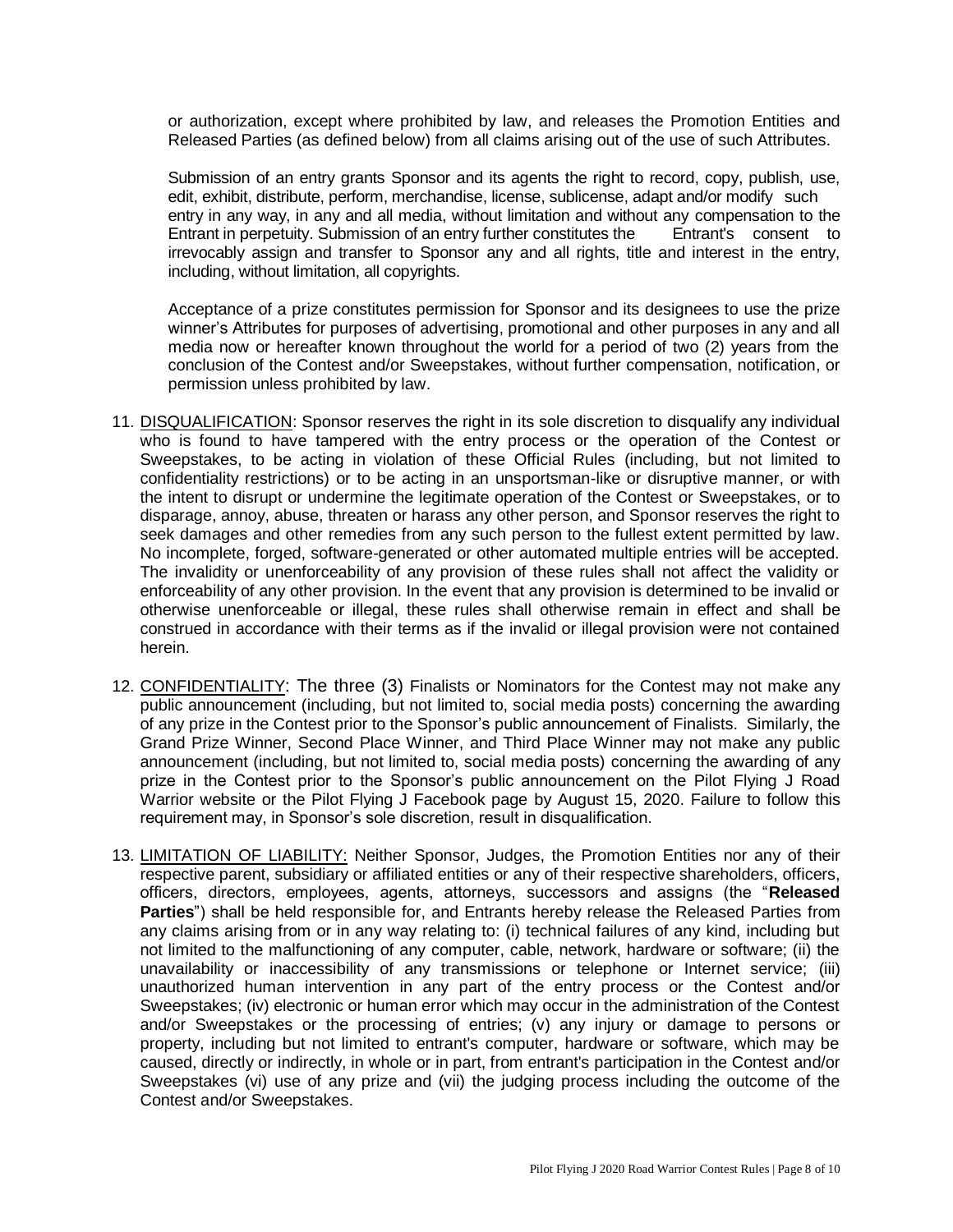By participating in the Contest and/or Sweepstakes, all Nominees, Nominators, and Winners agree to indemnify, defend and hold harmless Released Parties from any and all damages, claims, and liability (including attorney's fees and costs) arising out of or relating in any way to Entrants and Winner's participation in Contest and/or Sweepstakes and acceptance or use of any Prize and to release all rights to bring any claim, action or proceeding against Released Parties. This includes, but is not limited to, any and all claims, demands, and causes of action for personal injuries or death and/or damage to personal or real property, theft, loss or damage of any kind, or any other harm suffered directly or indirectly arising from or in connection with Entrant's participation in and/or entry into the Contest and/or Sweepstakes or acceptance or use of any Prize or, including but not limited to, traveling to, preparing for and/or participating in any Contest and/or Sweepstakes Prize-related activity and for any claims based on publicity rights, defamation, invasion of privacy, or Prize delivery.

- 14. DISQUALIFICATION/FORCE MAJEURE: In the event an insufficient number of eligible entries are received and/or Sponsor is prevented from awarding the prize or continuing with the Contest and/or Sweepstakes as contemplated herein by any event beyond its control, including but not limited to, fire, flood, natural or man-made epidemic of health of other means, earthquake, explosion, labor dispute or strike, act of God or public enemy, satellite or equipment failure, riot or civil disturbance, terrorist threat or activity, war (declared or undeclared) or any federal state or local government law, order, or regulation, public health crisis (e.g. SARS, COVID-19), order of any court or jurisdiction, or other cause not reasonably within Sponsor's control (each a **"Force Majeure"** event or occurrence), then Sponsor shall have the right to modify, suspend, extend or terminate the Contest and/or Sweepstakes. If the Contest and/or Sweepstakes is terminated before the designated end date, Sponsor will (if possible) judge all eligible, nonsuspect entries received as of the date of the event, giving rise to the termination. Inclusion in such judging shall be each Entrant's sole and exclusive remedy under such circumstances. Only the type and quantity of prize described in these Official Rules will be awarded.
- 15. GOVERNING LAW/WAIVER OF JURY TRIAL: All issues and questions concerning the construction, validity, interpretation and enforceability of these Official Rules, or the rights and obligations of Entrants and the Promotion Entities in connection with the Contest and/or Sweepstakes, shall be governed by, and construed in accordance with, the laws of the United States, the State of Tennessee, without giving effect to any choice of law or conflict of law rules or provisions. EACH PARTY HERETO HEREBY IRREVOCABLY WAIVES, TO THE FULLEST EXTENT PERMITTED BY APPLICABLE LAW, ANY RIGHT IT MAY HAVE TO A TRIAL BY JURY IN ANY LEGAL PROCEEDING DIRECTLY OR INDIRECTLY ARISING OUT OF OR RELATING TO THIS AGREEMENT OR THE TRANSACTIONS CONTEMPLATED HEREBY (WHETHER BASED ON CONTRACT, TORT OR ANY OTHER THEORY). Entrants hereby waive all rights to claim, punitive, incidental and consequential damages, and any other damages, other than for actual out-of-pocket costs, and participant further waives all rights to have damages multiplied or increased.
	- 16. FINALISTS: To obtain the name of all three (3) finalists, visit the Pilot Flying J Road Warrior website. To obtain the name of all four hundred (400) Sweepstakes winners, send a selfaddressed stamped envelope to: **Pilot Flying J Road Warrior Sweepstakes Winner** - Winners List Request, c/o Ritway, Inc., P.O. Box 52822, Knoxville, TN 37950**.** All such requests regarding the Sweepstakes must be received by October 1, 2020
	- 17. All Nominees, Entrants and other participants acknowledge that this Contest and Sweepstakes are not endorsed or sponsored by any company or organization other than Sponsor.